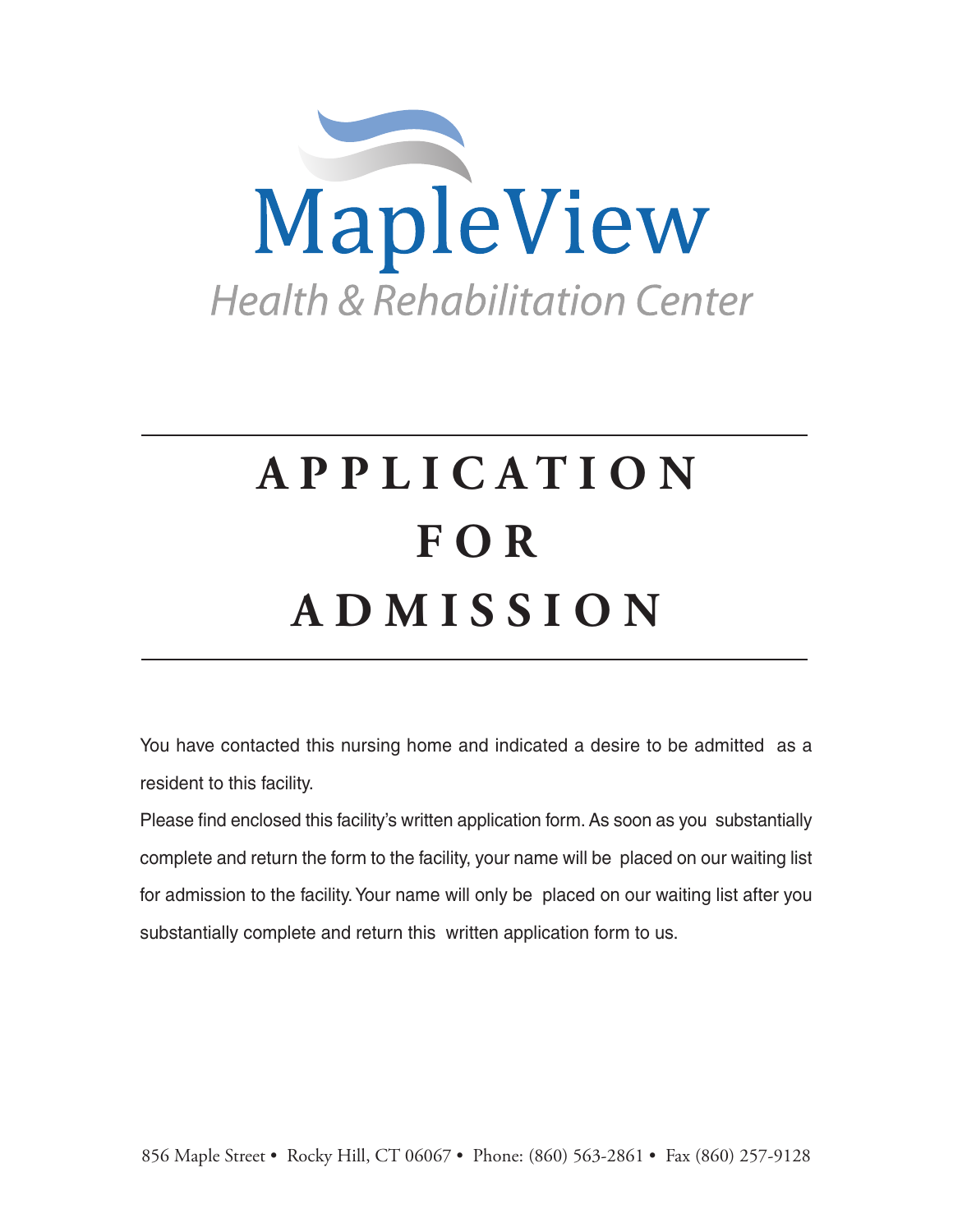## **PERSONAL INFORMATION**

|                               |                                                                                                   |  | Marital Status ________________Previous Occupation _____________________________Education ____________________            |  |
|-------------------------------|---------------------------------------------------------------------------------------------------|--|---------------------------------------------------------------------------------------------------------------------------|--|
|                               | Hobbies/Interests (Past & Present)                                                                |  | Veteran (spouse of) Yes___________ No_________                                                                            |  |
|                               |                                                                                                   |  | <b>Example 2008 and 2009 and 2009 and 2009 and 2009 and 2009 and 2009 and 2009 and 2009 and 2009 and 2009 and 200</b>     |  |
|                               |                                                                                                   |  |                                                                                                                           |  |
|                               |                                                                                                   |  |                                                                                                                           |  |
|                               |                                                                                                   |  |                                                                                                                           |  |
|                               |                                                                                                   |  |                                                                                                                           |  |
|                               |                                                                                                   |  | POA _______________Conservator: Person________________________Estate_______________________(Please include documentation) |  |
| <b>Other Involved Parties</b> |                                                                                                   |  |                                                                                                                           |  |
|                               |                                                                                                   |  |                                                                                                                           |  |
|                               |                                                                                                   |  |                                                                                                                           |  |
|                               |                                                                                                   |  |                                                                                                                           |  |
|                               |                                                                                                   |  |                                                                                                                           |  |
|                               |                                                                                                   |  |                                                                                                                           |  |
|                               |                                                                                                   |  |                                                                                                                           |  |
|                               | <b>MEDICAL INFORMATION</b>                                                                        |  |                                                                                                                           |  |
|                               |                                                                                                   |  |                                                                                                                           |  |
|                               |                                                                                                   |  |                                                                                                                           |  |
|                               |                                                                                                   |  |                                                                                                                           |  |
|                               | Names/addresses of all previous physicians and hospitalizations (and dates hospitalized)          |  |                                                                                                                           |  |
|                               |                                                                                                   |  |                                                                                                                           |  |
|                               |                                                                                                   |  |                                                                                                                           |  |
|                               | Is applicant receiving community services? If so, please list agencies & contact person.          |  |                                                                                                                           |  |
|                               |                                                                                                   |  |                                                                                                                           |  |
|                               |                                                                                                   |  |                                                                                                                           |  |
|                               |                                                                                                   |  |                                                                                                                           |  |
|                               |                                                                                                   |  |                                                                                                                           |  |
|                               |                                                                                                   |  |                                                                                                                           |  |
|                               |                                                                                                   |  |                                                                                                                           |  |
|                               |                                                                                                   |  |                                                                                                                           |  |
|                               | What assistance does applicant require with personal care (i.e. dressing, eating, walking, etc.)? |  |                                                                                                                           |  |
|                               |                                                                                                   |  |                                                                                                                           |  |
|                               | Please list mental limitations or behavioral difficulties and successful management techniques.   |  |                                                                                                                           |  |
|                               |                                                                                                   |  |                                                                                                                           |  |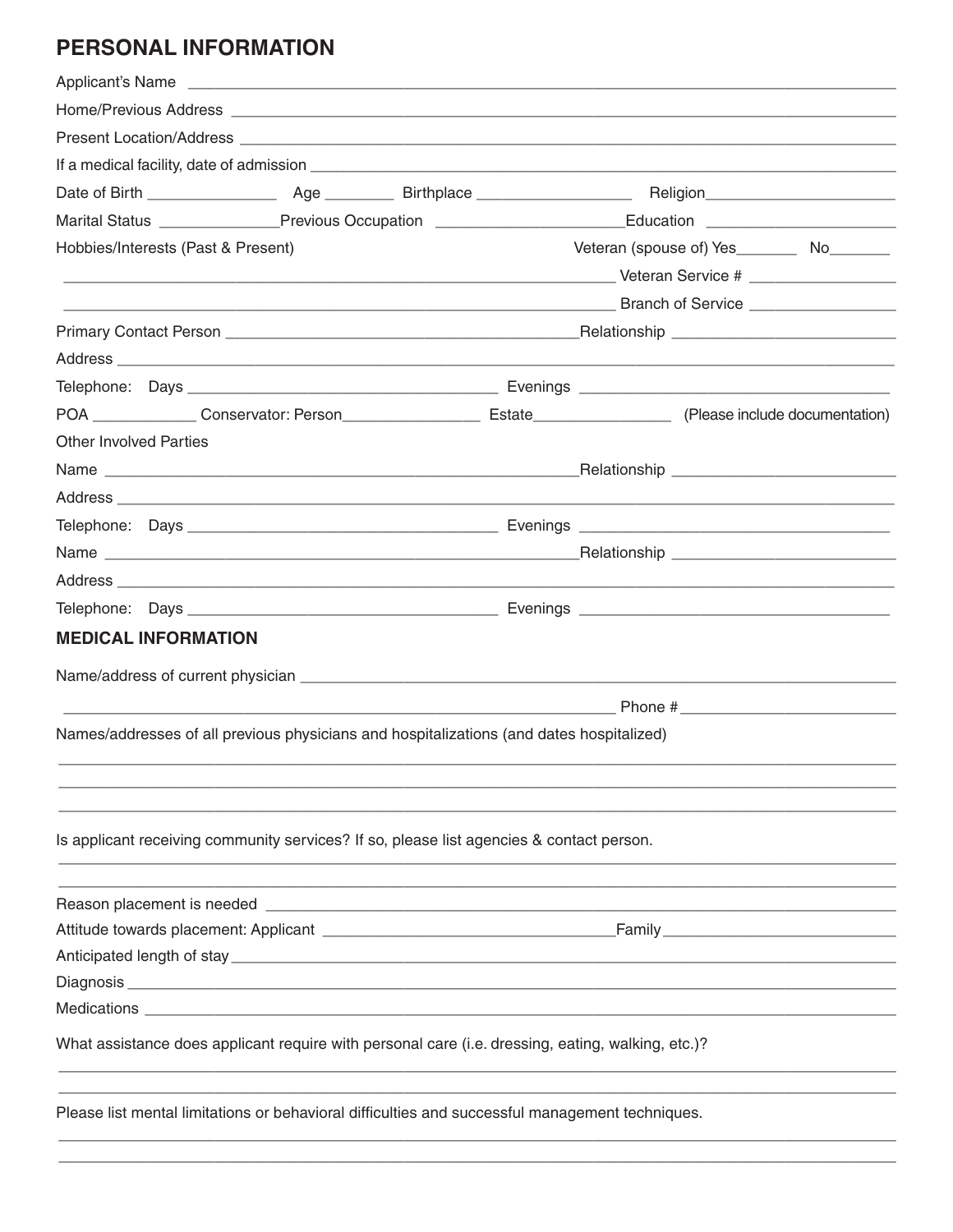| <b>FINANCIAL INFORMATION</b>      |    |                                                                                                                     |  | Part A                                                                                                                             |
|-----------------------------------|----|---------------------------------------------------------------------------------------------------------------------|--|------------------------------------------------------------------------------------------------------------------------------------|
|                                   |    |                                                                                                                     |  | Part B                                                                                                                             |
|                                   |    |                                                                                                                     |  |                                                                                                                                    |
|                                   |    |                                                                                                                     |  | Does applicant have an application pending for State Medical Assistance (Title 19)? __________________________                     |
|                                   |    |                                                                                                                     |  |                                                                                                                                    |
| Other Medical/Hospital Insurance: |    |                                                                                                                     |  |                                                                                                                                    |
| Name of Company                   |    | Subscriber/Group #                                                                                                  |  | Type of Insurance                                                                                                                  |
|                                   |    |                                                                                                                     |  |                                                                                                                                    |
|                                   |    |                                                                                                                     |  | Life Insurance. (List only policies having a cash surrender value and give approximate cash surrender value): _________            |
|                                   |    |                                                                                                                     |  |                                                                                                                                    |
|                                   |    |                                                                                                                     |  |                                                                                                                                    |
| <b>INCOME</b>                     |    |                                                                                                                     |  |                                                                                                                                    |
| <b>Social Security</b>            |    |                                                                                                                     |  |                                                                                                                                    |
| Pensions                          |    | $$$ $/Mo.$                                                                                                          |  |                                                                                                                                    |
| <b>VA Benefits</b>                |    |                                                                                                                     |  |                                                                                                                                    |
| Annunities                        |    | $$$ /Mo.                                                                                                            |  |                                                                                                                                    |
| Interest                          |    | $$$ /Mo.                                                                                                            |  |                                                                                                                                    |
| <b>Dividends</b>                  |    | /Mo.                                                                                                                |  |                                                                                                                                    |
| Other                             | \$ | $/MO$ , $\sim$                                                                                                      |  |                                                                                                                                    |
|                                   |    |                                                                                                                     |  |                                                                                                                                    |
|                                   |    | If yes, please describe and provide a copy of the trust instrument.                                                 |  |                                                                                                                                    |
|                                   |    |                                                                                                                     |  |                                                                                                                                    |
|                                   |    | ASSETS (If any asset is jointly held, please give name of joint owner).                                             |  |                                                                                                                                    |
| <b>Real Estate</b>                |    |                                                                                                                     |  |                                                                                                                                    |
|                                   |    |                                                                                                                     |  |                                                                                                                                    |
| <b>Description of Property</b>    |    | Approximate Value                                                                                                   |  | Name(s) on Deed                                                                                                                    |
|                                   |    | <u> 1980 - Johann John Stone, mars eta bat eta bat eta bat eta bat eta bat ez arte eta bat ez arte eta bat ez a</u> |  |                                                                                                                                    |
|                                   |    |                                                                                                                     |  |                                                                                                                                    |
|                                   |    |                                                                                                                     |  |                                                                                                                                    |
|                                   |    |                                                                                                                     |  |                                                                                                                                    |
|                                   |    |                                                                                                                     |  |                                                                                                                                    |
|                                   |    |                                                                                                                     |  | Do you have a "life use" of any real estate (any ownership interest, in full or in part, for your lifetime, or the right to occupy |
|                                   |    |                                                                                                                     |  |                                                                                                                                    |
|                                   |    |                                                                                                                     |  |                                                                                                                                    |

 $\_$  ,  $\_$  ,  $\_$  ,  $\_$  ,  $\_$  ,  $\_$  ,  $\_$  ,  $\_$  ,  $\_$  ,  $\_$  ,  $\_$  ,  $\_$  ,  $\_$  ,  $\_$  ,  $\_$  ,  $\_$  ,  $\_$  ,  $\_$  ,  $\_$  ,  $\_$  ,  $\_$  ,  $\_$  ,  $\_$  ,  $\_$  ,  $\_$  ,  $\_$  ,  $\_$  ,  $\_$  ,  $\_$  ,  $\_$  ,  $\_$  ,  $\_$  ,  $\_$  ,  $\_$  ,  $\_$  ,  $\_$  ,  $\_$  ,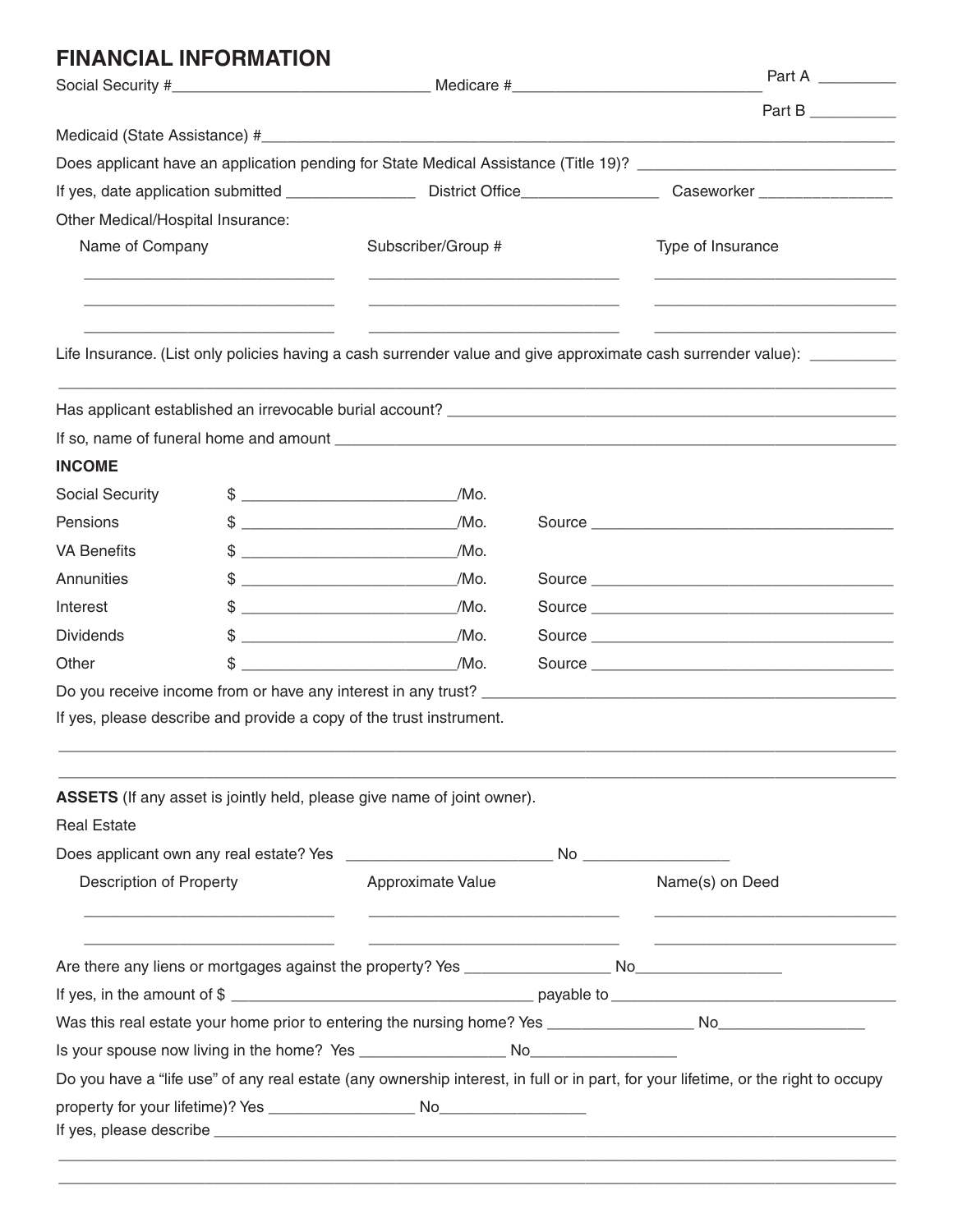#### **Cash Assets**

Please list all assets including but not limited to: Savings Accounts, Checking Accounts, Stocks, Bonds, C.D.'s

| Name of Institution | Account # | <b>Present Balance</b> |
|---------------------|-----------|------------------------|
|                     |           |                        |
|                     |           |                        |
|                     |           |                        |
|                     |           |                        |

#### **Transfer of Assets**

Within sixty (60) months prior to the date of this application, have you given away assets of any kind (cash, securities, real estate, etc.) or transferred assets of any kind (cash, securities, real estate, etc.) for less than fair market value? If so, please describe fully all such gifts or transfers in excess of \$1000, including the asset transferred, names, addresses and relationship to you of the person to whom the gift or transfer was made, and the value of the gift or transfer.

| Gifts or transfers within 60 months: Yes | NC. |
|------------------------------------------|-----|
|------------------------------------------|-----|

\_\_\_\_\_\_\_\_\_\_\_\_\_\_\_\_\_\_\_\_\_\_\_\_\_\_\_\_\_\_\_\_\_\_\_\_\_\_\_\_\_\_\_\_\_\_\_\_\_\_\_\_\_\_\_\_\_\_\_\_\_\_\_\_\_\_\_\_\_\_\_\_\_\_\_\_\_\_\_\_\_\_\_\_\_\_\_\_ \_\_\_\_\_\_\_\_\_\_\_\_\_\_\_\_\_\_\_\_\_\_\_\_\_\_\_\_\_\_\_\_\_\_\_\_\_\_\_\_\_\_\_\_\_\_\_\_\_\_\_\_\_\_\_\_\_\_\_\_\_\_\_\_\_\_\_\_\_\_\_\_\_\_\_\_\_\_\_\_\_\_\_\_\_\_\_\_ \_\_\_\_\_\_\_\_\_\_\_\_\_\_\_\_\_\_\_\_\_\_\_\_\_\_\_\_\_\_\_\_\_\_\_\_\_\_\_\_\_\_\_\_\_\_\_\_\_\_\_\_\_\_\_\_\_\_\_\_\_\_\_\_\_\_\_\_\_\_\_\_\_\_\_\_\_\_\_\_\_\_\_\_\_\_\_\_

Please describe \_\_\_\_\_\_\_\_\_\_\_\_\_\_\_\_\_\_\_\_\_\_\_\_\_\_\_\_\_\_\_\_\_\_\_\_\_\_\_\_\_\_\_\_\_\_\_\_\_\_\_\_\_\_\_\_\_\_\_\_\_\_\_\_\_\_\_\_\_\_\_\_\_\_\_

Within sixty (60) months prior to the date of this application, have you created any trusts or placed funds or any other assets in a trust that already existed?

Yes \_\_\_\_\_\_\_\_\_\_\_\_\_\_ No\_\_\_\_\_\_\_\_\_\_\_\_\_\_\_ If yes, please describe and provide a copy of the trust instrument. \_\_\_\_\_\_\_\_\_\_\_\_\_\_\_\_\_\_\_\_\_\_\_\_\_\_\_\_\_\_\_\_\_\_\_\_\_\_\_\_\_\_\_\_\_\_\_\_\_\_\_\_\_\_\_\_\_\_\_\_\_\_\_\_\_\_\_\_\_\_\_\_\_\_\_\_\_\_\_\_\_\_\_\_\_\_\_\_

\_\_\_\_\_\_\_\_\_\_\_\_\_\_\_\_\_\_\_\_\_\_\_\_\_\_\_\_\_\_\_\_\_\_\_\_\_\_\_\_\_\_\_\_\_\_\_\_\_\_\_\_\_\_\_\_\_\_\_\_\_\_\_\_\_\_\_\_\_\_\_\_\_\_\_\_\_\_\_\_\_\_\_\_\_\_\_\_

I hereby certify that this is a true and complete statement of the applicant's current income and assets and any gifts or transfers for less than fair market value in excess of \$1,000 and any trusts created or transfers of assets to any trust that they have made within the sixty (60) months prior to the date of this application.

> \_\_\_\_\_\_\_\_\_\_\_\_\_\_\_\_\_\_\_\_\_\_\_\_\_\_\_\_\_\_\_\_\_\_\_ (Applicant)

> \_\_\_\_\_\_\_\_\_\_\_\_\_\_\_\_\_\_\_\_\_\_\_\_\_\_\_\_\_\_\_\_\_\_\_ (Responsible Party)

> \_\_\_\_\_\_\_\_\_\_\_\_\_\_\_\_\_\_\_\_\_\_\_\_\_\_\_\_\_\_\_\_\_\_\_ (Date)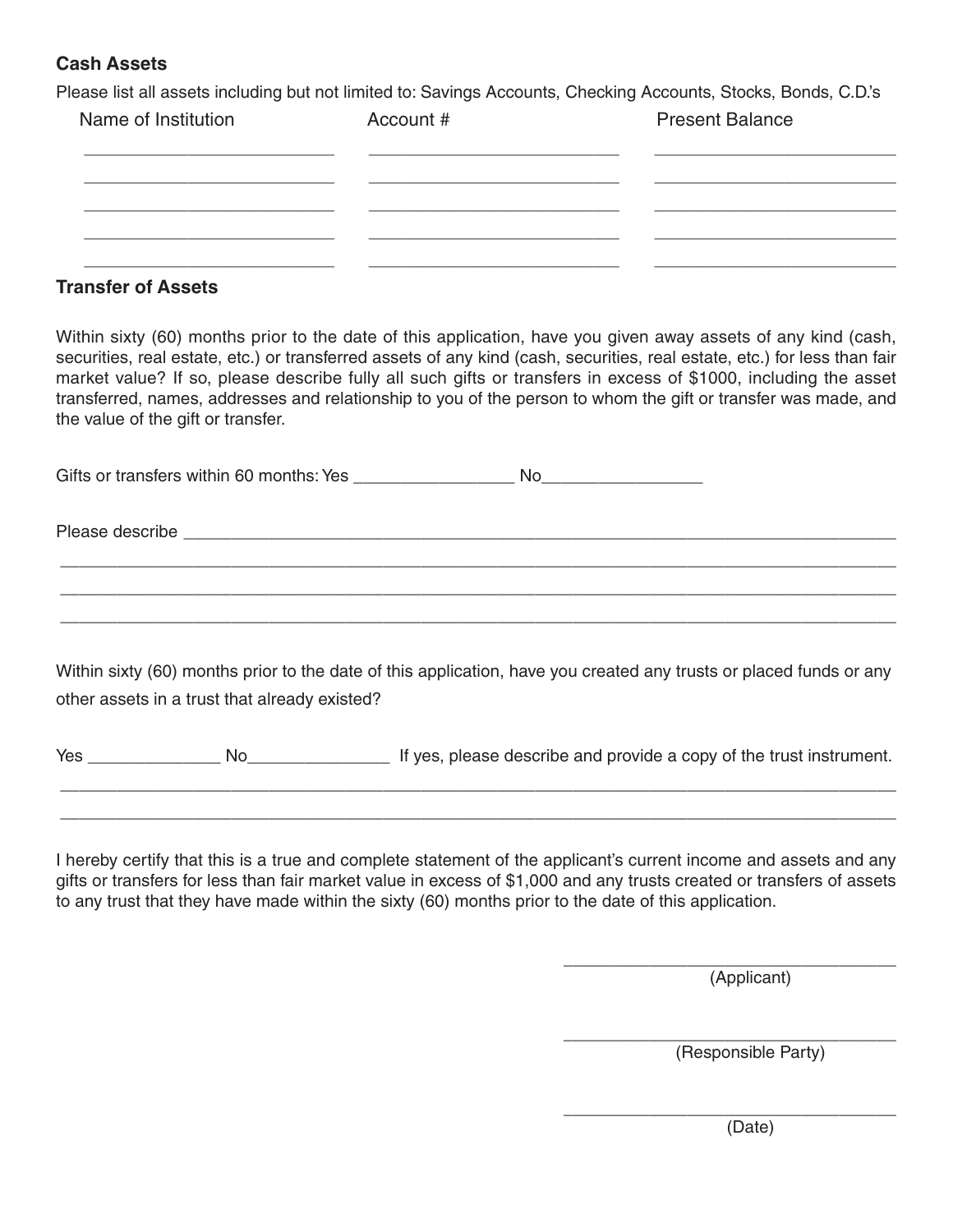

### (PLEASE RETURN WITH APPLICATION)

**Maple View Health & Rehabilitation Center** has a provider agreement with the State of Connecticut to provide services to Medicaid recipients pursuant to Title XIX of the Social Security Act, and to provide services to Medicare recipients pursuant to Title XVIII of the Social Security Act.

State and federal law and regulations impose the following limitations on the advance payment and deposit requirements of nursing homes:

- No nursing home may request an advance payment or deposit from a Medicare beneficiary for any services or supplies covered by Medicare as a condition of admission.
- A nursing home may request an advance payment or deposit of up to one thousand five hundred dollars (\$1,500.00) from an applicant who has applied for Medicaid, provided such payment or deposit is held in an account for the applicant's benefit and returned to the applicant when he is determined eligible for Medicaid.
- No nursing home may request an advance payment or deposit from a Medicaid recipient as a condition of admission.
- Upon admission, **Maple View Health & Rehabilitation Center** requires selfpay residents or their responsible party, to pay the facility an advanced room and board payment equal to thirty (30) days at the current self pay per diem rate.

Public Act 91-8 (9/4/91) provides that nursing facilities with a census of 30% or less of private pay residents shall not be required to admit an indigent person on a waiting list during the subsequent six (6) months, provided that no bed be held open for more than (30) thirty days.

In compliance with State and Federal laws, **Maple View Health & Rehabilitation Center** admits and treats all residents equally, regardless of race, color, sex, national origin, or source of payment.

Continued on page 2